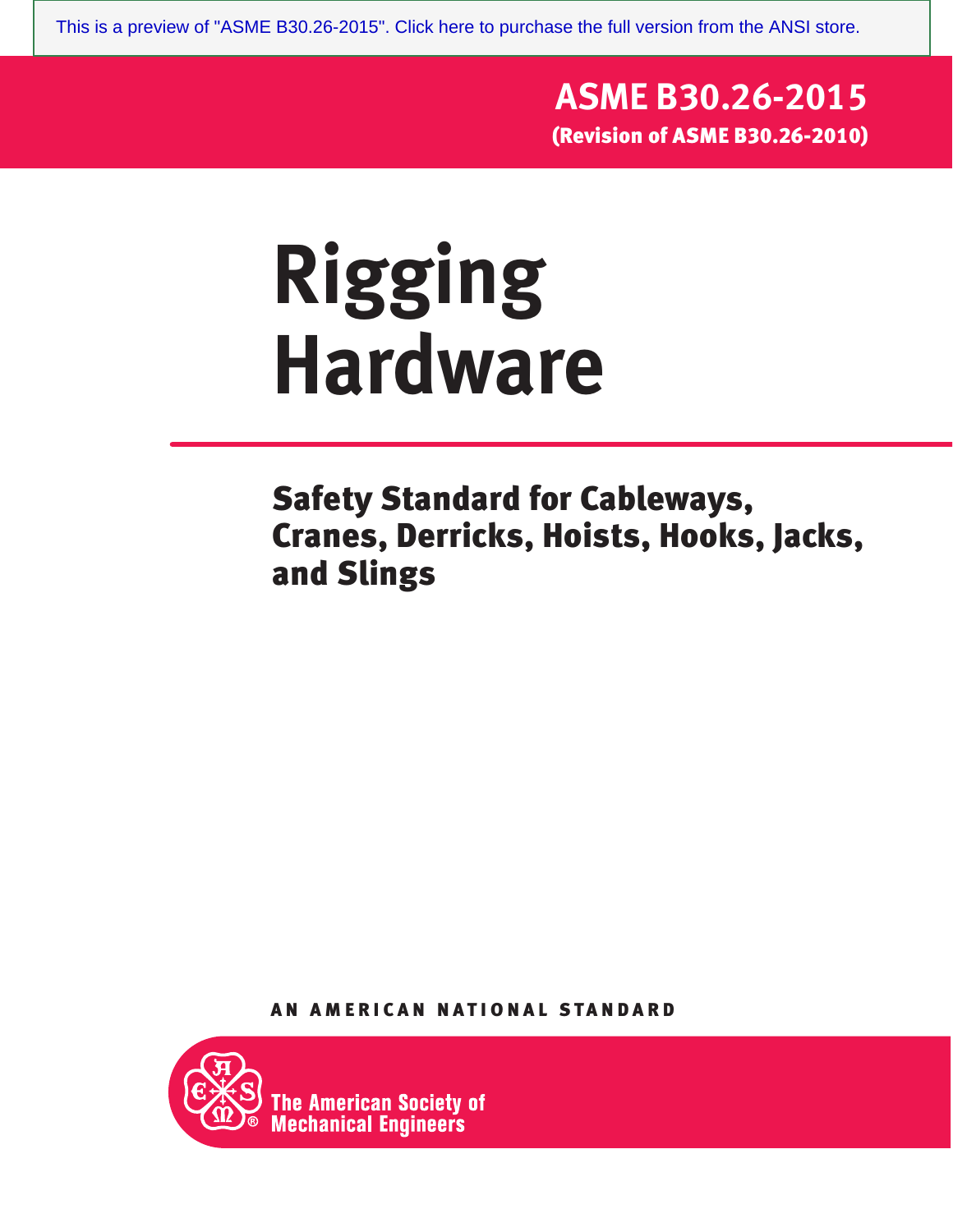[This is a preview of "ASME B30.26-2015". Click here to purchase the full version from the ANSI store.](https://webstore.ansi.org/Standards/ASME/ASMEB30262015?source=preview)

#### **ASME B30.26-2015** (Revision of ASME B30.26-2010)

# **Rigging Hardware**

Safety Standard for Cableways, Cranes, Derricks, Hoists, Hooks, Jacks, and Slings

AN AMERICAN NATIONAL STANDARD



The American Society of<br>Mechanical Engineers

**Two Park Avenue • New York, NY • 10016 USA**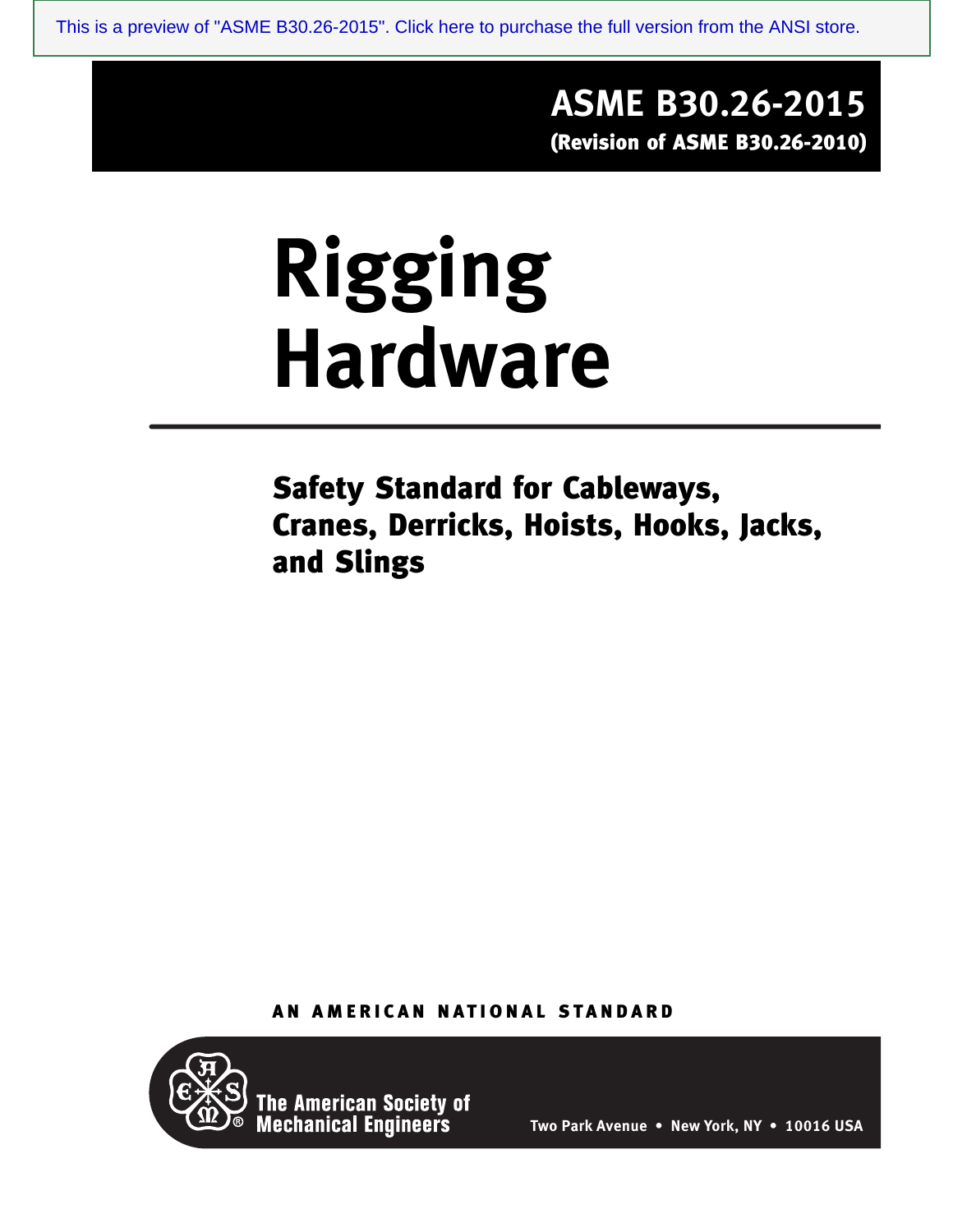Date of Issuance: October 7, 2015

The next edition of this Standard is scheduled for publication in 2020. This Standard will become effective 1 year after the Date of Issuance.

ASME issues written replies to inquiries concerning interpretations of technical aspects of this Standard. Interpretations are published on the ASME Web site under the Committee Pages at http://cstools.asme.org/ as they are issued. Interpretations will also be included with each edition.

Errata to codes and standards may be posted on the ASME Web site under the Committee Pages to provide corrections to incorrectly published items, or to correct typographical or grammatical errors in codes and standards. Such errata shall be used on the date posted.

The Committee Pages can be found at http://cstools.asme.org/. There is an option available to automatically receive an e-mail notification when errata are posted to a particular code or standard. This option can be found on the appropriate Committee Page after selecting "Errata" in the "Publication Information" section.

ASME is the registered trademark of The American Society of Mechanical Engineers.

This code or standard was developed under procedures accredited as meeting the criteria for American National Standards. The Standards Committee that approved the code or standard was balanced to assure that individuals from competent and concerned interests have had an opportunity to participate. The proposed code or standard was made available for public review and comment that provides an opportunity for additional public input from industry, academia, regulatory agencies, and the public-at-large.

ASME does not "approve," "rate," or "endorse" any item, construction, proprietary device, or activity.

ASME does not take any position with respect to the validity of any patent rights asserted in connection with any items mentioned in this document, and does not undertake to insure anyone utilizing a standard against liability for infringement of any applicable letters patent, nor assumes any such liability. Users of a code or standard are expressly advised that determination of the validity of any such patent rights, and the risk of infringement of such rights, is entirely their own responsibility.

Participation by federal agency representative(s) or person(s) affiliated with industry is not to be interpreted as government or industry endorsement of this code or standard.

ASME accepts responsibility for only those interpretations of this document issued in accordance with the established ASME procedures and policies, which precludes the issuance of interpretations by individuals.

> No part of this document may be reproduced in any form, in an electronic retrieval system or otherwise, without the prior written permission of the publisher.

The American Society of Mechanical Engineers Two Park Avenue, New York, NY 10016-5990

Copyright © 2015 by THE AMERICAN SOCIETY OF MECHANICAL ENGINEERS All rights reserved Printed in U.S.A.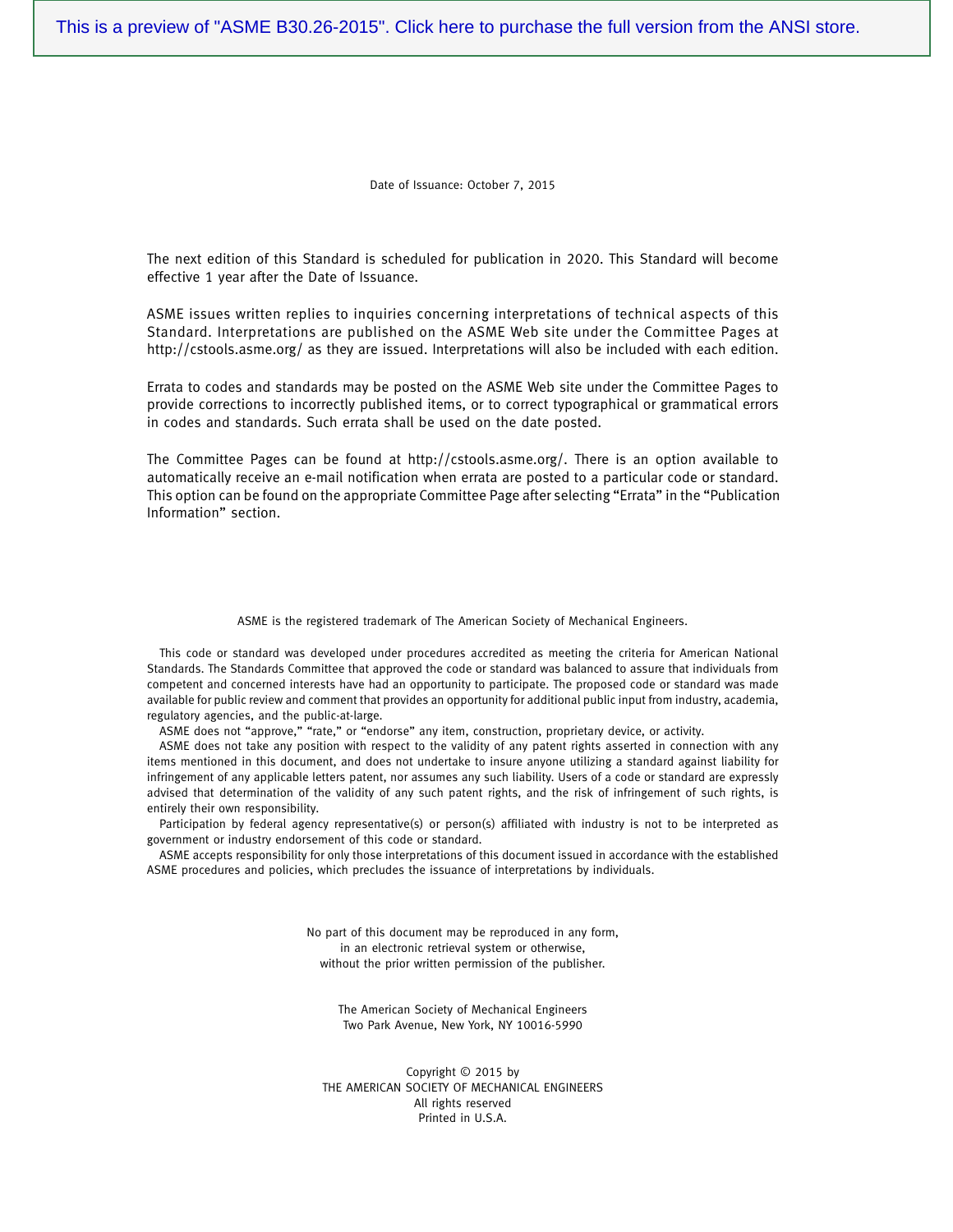[This is a preview of "ASME B30.26-2015". Click here to purchase the full version from the ANSI store.](https://webstore.ansi.org/Standards/ASME/ASMEB30262015?source=preview)

#### **CONTENTS**

|                                  |                                                             | $\mathbf{V}$   |
|----------------------------------|-------------------------------------------------------------|----------------|
|                                  |                                                             | vii            |
|                                  |                                                             | ix             |
|                                  |                                                             |                |
|                                  |                                                             | xii            |
| Chapter 26-0                     | Scope, Definitions, Personnel Competence, Translations, and |                |
|                                  |                                                             | 1              |
| Section 26-0.1                   |                                                             | 1              |
| Section 26-0.2                   |                                                             | $\mathbf{1}$   |
| Section 26-0.3                   |                                                             | $\overline{2}$ |
| Section 26-0.4<br>Section 26-0.5 |                                                             | $\overline{2}$ |
|                                  |                                                             | 2              |
| Chapter 26-1                     |                                                             | 3              |
| Section 26-1.0                   |                                                             | 3              |
| Section 26-1.1                   |                                                             | 3              |
| Section 26-1.2                   |                                                             | $\mathfrak z$  |
| Section 26-1.3                   |                                                             | 3              |
| Section 26-1.4                   |                                                             | 3              |
| Section 26-1.5                   |                                                             | 4              |
| Section 26-1.6                   |                                                             | 4              |
| Section 26-1.7                   |                                                             | 4              |
| Section 26-1.8                   |                                                             | 4              |
| Section 26-1.9                   |                                                             | 5              |
| Chapter 26-2                     | Adjustable Hardware - Selection, Use, and Maintenance       | 7              |
| Section 26-2.0                   |                                                             | 7              |
| Section 26-2.1                   |                                                             | 7              |
| Section 26-2.2                   |                                                             | 7              |
| Section 26-2.3                   |                                                             | 7              |
| Section 26-2.4                   |                                                             | 7              |
| Section 26-2.5                   |                                                             | 7              |
| Section 26-2.6                   |                                                             | 7              |
| Section 26-2.7                   |                                                             | 11             |
| Section 26-2.8                   |                                                             | 11             |
| Section 26-2.9                   |                                                             | 11             |
| Chapter 26-3                     | Compression Hardware - Selection, Use, and Maintenance      | 14             |
| Section 26-3.0                   |                                                             | 14             |
| Section 26-3.1                   |                                                             | 14             |
| Section 26-3.2                   |                                                             | $14\,$         |
| Section 26-3.3                   |                                                             | 14             |
| Section 26-3.4                   |                                                             | 17             |
| Section 26-3.5                   |                                                             | 17             |
| Section 26-3.6                   |                                                             | 17             |
| Section 26-3.7                   |                                                             | 17             |
| Section 26-3.8                   |                                                             | 17             |
| Section 26-3.9                   |                                                             | 18             |
|                                  |                                                             |                |
| Chapter 26-4                     | Links, Master Link Subassemblies, Rings, and Swivels        | 19             |
| Section 26-4.0                   |                                                             | 19             |
| Section 26-4.1                   |                                                             | 19             |